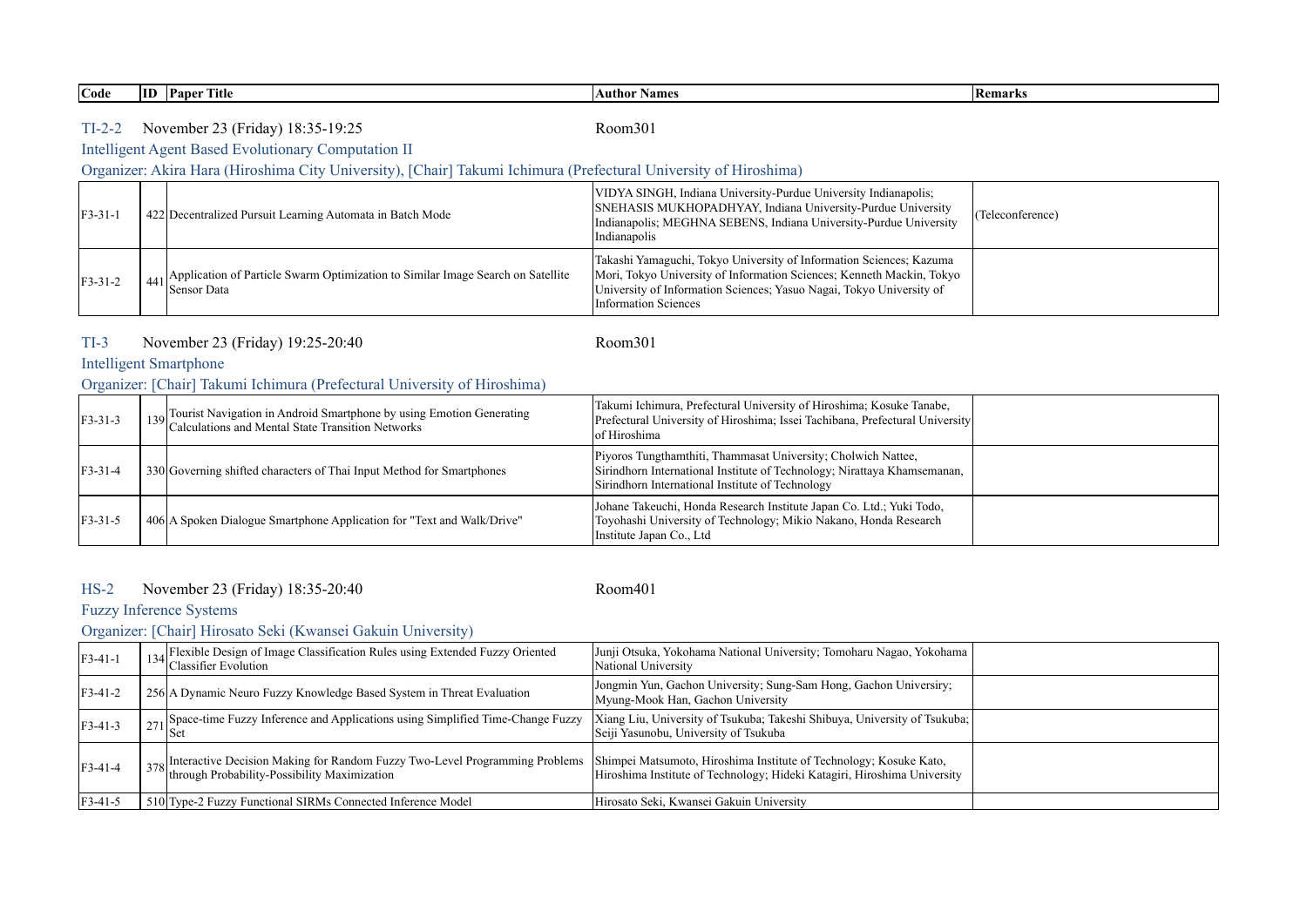## G-10-2 Room402 November 23 (Friday) 18:35-20:40

#### Intelligent Control II

#### Organizer: [Chair] Kazuyuki Kobayashi (Hosei University), Seiji Yasunobu (University of Tsukuba)

| $F3-42-1$ | 133 Development of JAUS compliant Local Pose Component                                                                                                                                              | Kazunari Takahashi, Hosei University; Kazuyuki Kobayashi, Hosei<br>University; Kajiro Watanabe, Hosei University; Yosuke Kurihara, Seikei<br>University |  |
|-----------|-----------------------------------------------------------------------------------------------------------------------------------------------------------------------------------------------------|---------------------------------------------------------------------------------------------------------------------------------------------------------|--|
| $F3-42-2$ | 221 Various Perspectives for Driver Support Systems in Japan                                                                                                                                        | Hiroshi TAKAHASHI, Shonan Institute of Technology                                                                                                       |  |
| $F3-42-3$ | 239 Development of automatic elevator navigation algorithm for JAUS compliant mobile Ryosuke Amano, Hosei University; Yosuke Kurihara, Seikei University;<br>robot                                  | Kajiro Watanabe, Hosei University; Kazuyuki Kobayashi, Hosei University                                                                                 |  |
| $F3-42-4$ | 243 Accuracy Improvement of Magnetic Guidance Sensor using Fuzzy Inference System University; Jungmin Kim, Pusan National University; Sungshin Kim, Pusan                                           | Jichul Park, Pusan National University; Kyunghoon Jeong, Pusan National<br>National University                                                          |  |
| $F3-42-5$ | 294 Computational intelligence for classification of patterned glass manufacturing using  Herbert Costa, Centro Univ da FEI; Alessandro Neve, Centro Univ da FEI<br>data from a glass furnace model |                                                                                                                                                         |  |

## YN-2-2 Room403 November 23 (Friday) 18:35-20:40

# Evolutionary Multiobjective Optimization and Multiple Criteria Decision Making II

# Organizer: Shinya Watanabe (Muroran Institute of Technology), [Chair] Hiroyuki Sato (University of Electro-Communications)

| $F3-43-1$ | 1 203 A ranking methodology using a new dispersion criterion on a group decision making  Warofushi, Tokyo Institute of Technology                                                                                                         | Makoto Ohki, Kumamoto National College of Technology; Toshiaki                                                                                                                                     |  |
|-----------|-------------------------------------------------------------------------------------------------------------------------------------------------------------------------------------------------------------------------------------------|----------------------------------------------------------------------------------------------------------------------------------------------------------------------------------------------------|--|
| $F3-43-2$ | 281 A new local search method with the guarantee of local pareto optimality                                                                                                                                                               | Shinya Watanabe, Muroran Institute of Technology; Naoki Yokouchi,<br>Muroran Institute of Technology                                                                                               |  |
| $F3-43-3$ | $\frac{1}{2}$ 301 A Fundamental Study on the Effectiveness of Immune Algorithm for Multi-Objective Satoshi Ono, Kagoshima University; Ryota Morishige, Kagoshima and $\frac{1}{2}$ and $\frac{1}{2}$ University Shigeru Nakavama. Kagoshi |                                                                                                                                                                                                    |  |
| $F3-43-4$ | 342 Reference Point-Based Search Scheme for Multiobjective Evolutionary Algorithm                                                                                                                                                         | Satoru Hiwa, Doshisha University; Tomoyuki Hiroyasu, Doshisha<br>University; Hisatake Yokouchi, Doshisha University; Mitsunori Miki,<br>Doshisha University; Masashi Nishioka, Doshisha University |  |
| $F3-43-5$ | 196 Performance Comparison of Evolutionary Algorithms Applied to Hybrid Rocket<br>Problem                                                                                                                                                 | Kazuhisa Chiba, Hokkaido Institute of Technology                                                                                                                                                   |  |

#### G-13 Room404 November 23 (Friday) 18:35-20:40

Machine Learning and Its Application to Bioinformatics

Organizer: [Chair] Kilho Shin (University of Hyogo), Tetsuji Kuboyama (Gakushuin University)

| $F3-44-1$ | 227 A Novel Kernel-based Gene Selection and Classification Scheme for Microarray<br>Data | Hsiao-Yun Huang, Fu-Jen Catholic University; Hui-Yi Chang, Fu-Jen<br>Catholic University; Jeng-Fu Liu, Fu-Jen Catholic University |  |
|-----------|------------------------------------------------------------------------------------------|-----------------------------------------------------------------------------------------------------------------------------------|--|
| $F3-44-2$ | $\int_{383}$ Acquisition of Glycan Motifs using Genetic Programming and Various Fitness  | Tetsuhiro Miyahara, Hiroshima City University; Tetsuji Kuboyama,<br>Gakushuin University                                          |  |
| $F3-44-3$ | 464 Dynamic labeling and tree kernels with gap penalties                                 | Kilho Shin, University of Hyogo; Tetsuji Kuboyama, Gakushuin University                                                           |  |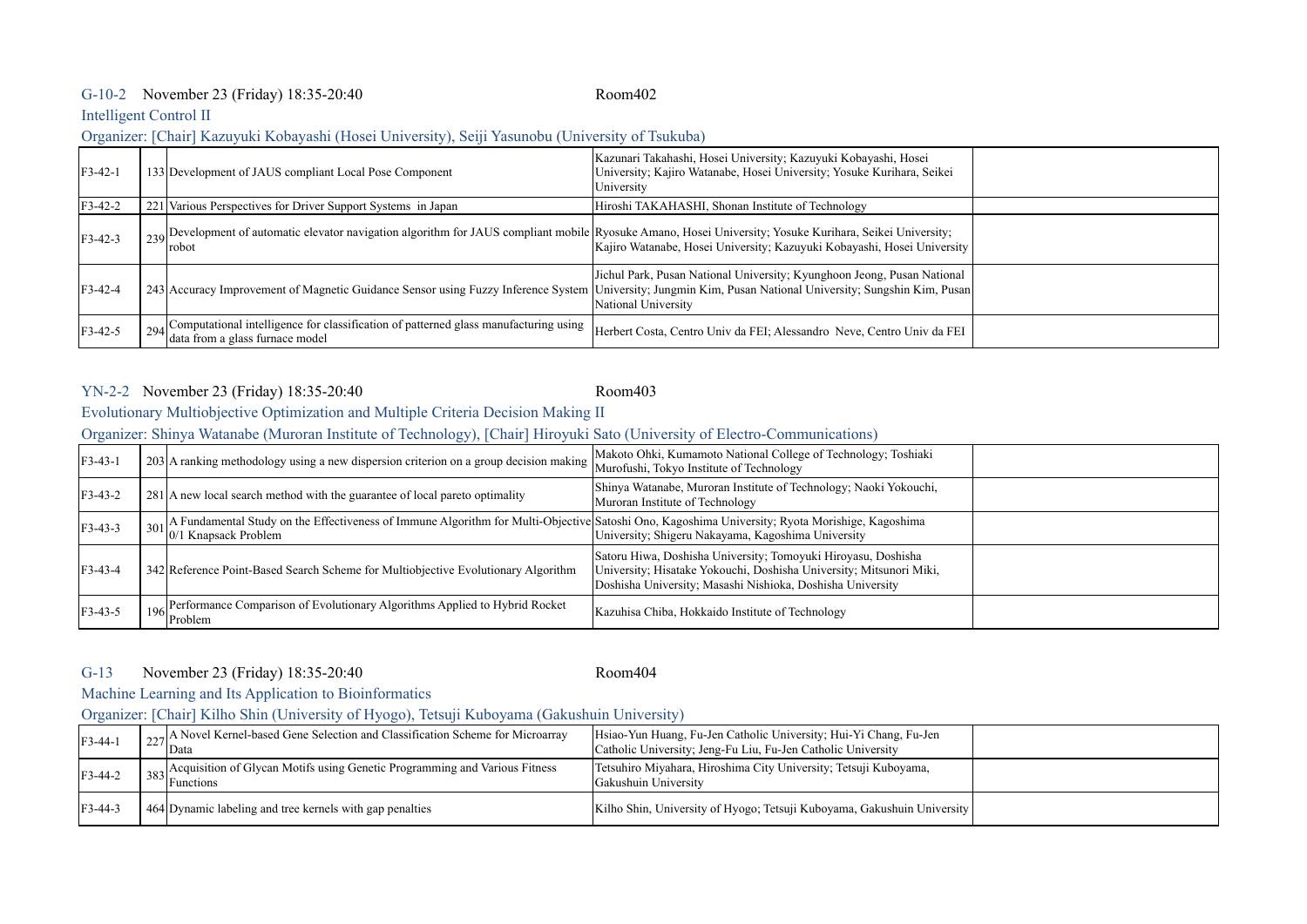| $F3-44-4$ | 473 Finding Correlated Mutations among RNA Segments in H3N2 Influenza Viruses        | Takaharu Shimada, Kyushu Institute of Technology; Tatsuya Hazemoto,<br>Kyushu Institute of Technology; Shunsuke Makino, Kyushu Institute of<br>Technology; Kouichi Hirata, Kyushu Institute of Technology; Kimihito Ito,<br>Hokkaido University                 |  |
|-----------|--------------------------------------------------------------------------------------|-----------------------------------------------------------------------------------------------------------------------------------------------------------------------------------------------------------------------------------------------------------------|--|
| $F3-44-5$ | 474 A Trim Distance between Positions as Packaging Signals in H3N2 Influenza Viruses | Shunsuke Makino, Kyushu Institute of Technology; Takaharu Shimada,<br>Kyushu Institute of Technology; Kouichi Hirata, Kyushu Institute of<br>Technology; Kouki Yonezawa, Nagahama Institute of Bio-Science and<br>Technology; Kimihito Ito, Hokkaido University |  |

## DKI-1 Room405 November 23 (Friday) 18:35-19:25

## Geographic Information Systems and Intelligent Interaction

DKI-2 Room405 November 23 (Friday) 19:25-19:50

## Recommender Systems

G-20 Room405 November 23 (Friday) 19:50-20:40

# User Studies for Designing Web Interaction

## Organizer: [Chair] Daisuke Kitayama (University of Hyogo), Hitomi Saito (Aichi University of Education), Kenta Oku (Ritsumeikan University)

| $F3-45-1$ | 305 Extracting Degrees of Emphasis of Geographical Objects for Searching of Maps                       | Junki Matsuo, University of Hyogo; Daisuke Kitayama, Kogakuin<br>University; Kazutoshi Sumiya, University of Hyogo                              |  |
|-----------|--------------------------------------------------------------------------------------------------------|-------------------------------------------------------------------------------------------------------------------------------------------------|--|
| $F3-45-2$ | 385 Geographical information Search using Estimated Search Criteria based on User<br><b>Operations</b> | Daisuke Kitayama, Kogakuin University; Kazutoshi Sumiya, University of<br>Hyogo                                                                 |  |
| $F3-45-3$ | 225 Proposal of User Modeling Method and Recommender System based on Personal<br>Values                | Shunichi Hattori, Tokyo Metropolitan University; Zhongjie Mao, Tokyo<br>Metropolitan University; Yasufumi Takama, Tokyo Metropolitan University |  |
| F3-45-4   | 178 Scan-Path Analysis by the String-Edit Method Considering Fixation Duration                         | Haruhiko Takeuchi, National Institute of Advanced Industrial Science and<br>Technology; Noriyuki Matsuda, University of Tsukuba                 |  |
| $F3-45-5$ | 392 A Preliminary Exploration of Implications of the Media equation on IR System                       | Hitomi Saito, Aichi University of Education                                                                                                     |  |

#### G-22 Room406 November 23 (Friday) 18:35-19:50

# A New Frontier of Hybrid MCDM Model and Its Application

# Organizer: [Chair] Gow-Hshiung Tzeng (Kainan University), Chiu-Hung Su (Hwa Hsia Institute of Technology), Hao-Lin Tseng (Kainan University)

| $F3-46-1$ | 60 Application DANP with MCDM model explore to smartphone application                 | Chiu-Hung Su, Hwa Hsia Institute of Technology; Hao-Lin Tseng, Waseda<br>University; FURUZUKI Takayuki, Waseda University; Gwo-Hshiung<br>Tzeng, Kainan University                                                              |  |
|-----------|---------------------------------------------------------------------------------------|---------------------------------------------------------------------------------------------------------------------------------------------------------------------------------------------------------------------------------|--|
| $F3-46-2$ | 124 Efficiency Ranking in Fuzzy Two-Stage DEA: A Mathematical Programming<br>Approach | Shiang-Tai Liu, Vanung University                                                                                                                                                                                               |  |
| $F3-46-3$ | 324 Influential structure relationship for factors of festivals and events using DANP | Wen-Tsann Yang, Feng Chia University, Wen-Hua Liu, Feng Chia<br>University; Gwo-Hshiung Tzeng, Kainan University; Hsin-Hsien Liu, Feng<br>Chia University; Kua-Hsin Peng, Kainan University; Wei-Ching Lo, Kainan<br>University |  |